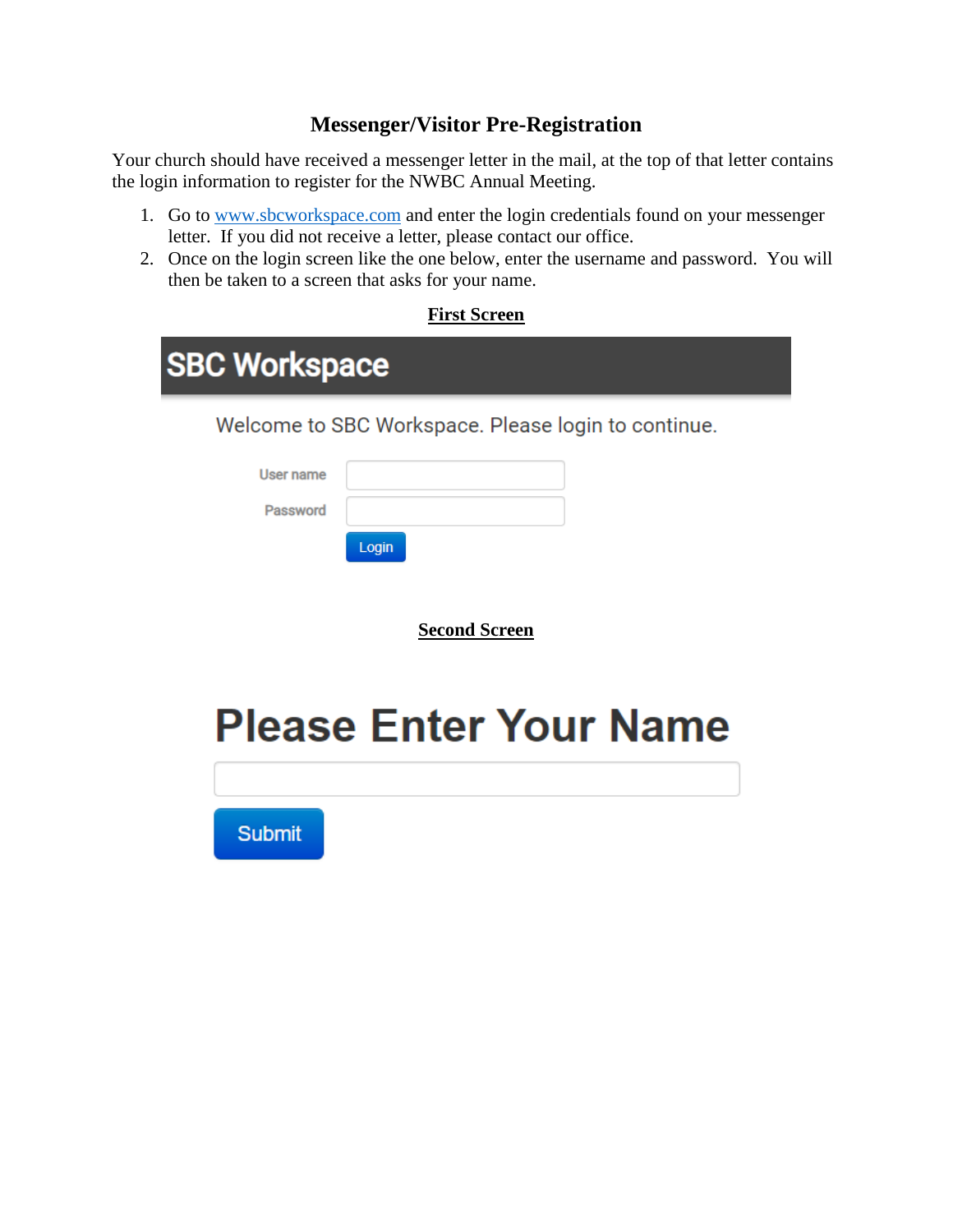3. Your landing page should look similar to this, and under Active Conventions, you will see the names of any open convention registrations. Click the one you would like to register for, and you will be taken to the Pre-Registration

| Organization                                          |                |      |
|-------------------------------------------------------|----------------|------|
| <b>Name</b>                                           | Phone          |      |
| <b>NWBC Test</b><br><b>Surveys</b>                    | (360) 882-2100 |      |
| <b>Survey</b>                                         |                | Year |
| <b>ACP Statistical Profile</b>                        |                | 2021 |
| Northwest Baptist Convention Supplemental ACP<br>2021 |                |      |

- 4. The first screen will show you how many messengers your church is allowed (this is based off of the prior year's ACP data)
- 5. Click **Continue to Pre-Register**

### 2021 Northwest Baptist Convention Annual Meeting - Pre-**Registration**

| <b>&amp;</b> General<br><b>O</b> Messenger Selection<br><b>Conduction</b> Overview<br><b>O</b> Messenger Questions                                                                                     |  |
|--------------------------------------------------------------------------------------------------------------------------------------------------------------------------------------------------------|--|
|                                                                                                                                                                                                        |  |
| General                                                                                                                                                                                                |  |
|                                                                                                                                                                                                        |  |
| Messengers for your organization are based on the following ACP Statistical Data. If you have any questions, please contact Kristen Johnson at kristen@nwbaptist.org or by phone<br>at (360) 882-2102. |  |
|                                                                                                                                                                                                        |  |
| Messenger(s) Allowed: 3                                                                                                                                                                                |  |
| <b>Statistical Data Used</b>                                                                                                                                                                           |  |
| Total Membership (2020): 0                                                                                                                                                                             |  |
| Continue to Pre-Register $\rightarrow$                                                                                                                                                                 |  |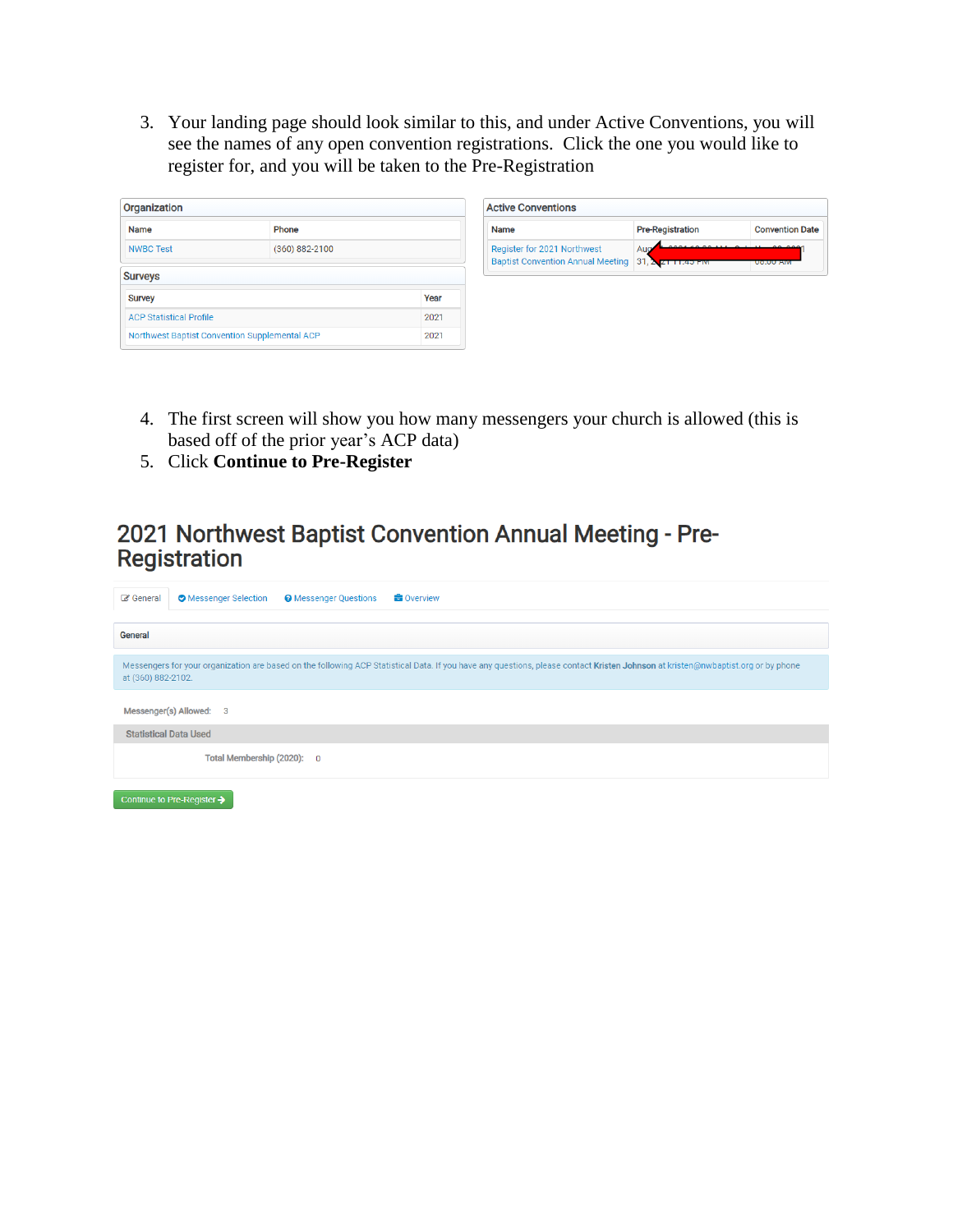- 6. Below is the Messenger Selection Page, from here you can select prior messengers, church staff, or add a New Person, if you do not see the name of the person you wish to register.
	- a. If you see the person you wish to register, simply select their name from the dropdown menu and hit either **Add Messenger** or **Add Visitor**

#### 2021 Northwest Baptist Convention Annual Meeting - Pre-Registration

| G General                  | <b>O</b> Messenger Selection                                                                                                                                                                                                                                                                                                                                                                                                                       | <b>@</b> Messenger Questions | <b>Conduction</b> |               |                        |       |       |  |  |  |
|----------------------------|----------------------------------------------------------------------------------------------------------------------------------------------------------------------------------------------------------------------------------------------------------------------------------------------------------------------------------------------------------------------------------------------------------------------------------------------------|------------------------------|-------------------|---------------|------------------------|-------|-------|--|--|--|
| <b>Messenger Selection</b> |                                                                                                                                                                                                                                                                                                                                                                                                                                                    |                              |                   |               |                        |       |       |  |  |  |
|                            | You are now on the NWBC Messenger Selection page. To designate a church staff member or leader as a messenger, click on the drop down box labeled Select A Person.                                                                                                                                                                                                                                                                                 |                              |                   |               |                        |       |       |  |  |  |
|                            | Scroll down and click on the name you are looking for and then click Add Messenger. Their name will be moved to the Selected Messengers column. Do this for each messenger<br>from your church. The registration program will maintain a running total of the number of selected messengers and will only allow you to select the amount your church is allowed. If<br>you need to remove someone, simply click the Remove box next to their name. |                              |                   |               |                        |       |       |  |  |  |
|                            | If a messenger's name is not listed in the Available Leadership area, click on New Person at the top of the drop down list, enter the information for the new person and then click<br>Add Messenger. The system will look to see if their name is in our database. If it is, click Select next to the person's name. They will then appear in the Selected Messengers<br>column. If not, click Continue (not duplicated) and they will be added.  |                              |                   |               |                        |       |       |  |  |  |
|                            | Once all Messengers have been added, click Continue to Pre-Register.                                                                                                                                                                                                                                                                                                                                                                               |                              |                   |               |                        |       |       |  |  |  |
| Search for a person        |                                                                                                                                                                                                                                                                                                                                                                                                                                                    |                              | + Add Messenger   | + Add Visitor |                        |       |       |  |  |  |
|                            |                                                                                                                                                                                                                                                                                                                                                                                                                                                    | Q                            |                   |               |                        |       |       |  |  |  |
| <b>New Person</b>          |                                                                                                                                                                                                                                                                                                                                                                                                                                                    |                              | tress             |               | <b>City, State Zip</b> | Phone | Email |  |  |  |
|                            | Kaylee Test Johnson (Prior Messenger)                                                                                                                                                                                                                                                                                                                                                                                                              |                              |                   |               |                        |       |       |  |  |  |
| Vancouver, WA              | Kristen Johnson (Prior Messenger)                                                                                                                                                                                                                                                                                                                                                                                                                  |                              |                   |               |                        |       |       |  |  |  |
| Vancouver, WA              | Leigh Ann Stark - Church Clerk                                                                                                                                                                                                                                                                                                                                                                                                                     |                              |                   |               |                        |       |       |  |  |  |

## 2021 Northwest Baptist Convention Annual Meeting - Pre-**Registration**

| <b>&amp;</b> General       | <b>O</b> Messenger Selection                                                                                                                                                                                                   | <b>O</b> Messenger Questions     | <b>Conduction</b> Overview |                                                                                                                                                                                                                                                                                                                                                                                                                                                                                                                                                                                                                                                                                                                                                                                                                                                                                                                     |       |       |
|----------------------------|--------------------------------------------------------------------------------------------------------------------------------------------------------------------------------------------------------------------------------|----------------------------------|----------------------------|---------------------------------------------------------------------------------------------------------------------------------------------------------------------------------------------------------------------------------------------------------------------------------------------------------------------------------------------------------------------------------------------------------------------------------------------------------------------------------------------------------------------------------------------------------------------------------------------------------------------------------------------------------------------------------------------------------------------------------------------------------------------------------------------------------------------------------------------------------------------------------------------------------------------|-------|-------|
|                            |                                                                                                                                                                                                                                |                                  |                            |                                                                                                                                                                                                                                                                                                                                                                                                                                                                                                                                                                                                                                                                                                                                                                                                                                                                                                                     |       |       |
| <b>Messenger Selection</b> |                                                                                                                                                                                                                                |                                  |                            |                                                                                                                                                                                                                                                                                                                                                                                                                                                                                                                                                                                                                                                                                                                                                                                                                                                                                                                     |       |       |
|                            | you need to remove someone, simply click the Remove box next to their name.<br>column. If not, click Continue (not duplicated) and they will be added.<br>Once all Messengers have been added, click Continue to Pre-Register. |                                  |                            | You are now on the NWBC Messenger Selection page. To designate a church staff member or leader as a messenger, click on the drop down box labeled Select A Person.<br>Scroll down and click on the name you are looking for and then click Add Messenger. Their name will be moved to the Selected Messengers column. Do this for each messenger<br>from your church. The registration program will maintain a running total of the number of selected messengers and will only allow you to select the amount your church is allowed. If<br>If a messenger's name is not listed in the Available Leadership area, click on New Person at the top of the drop down list, enter the information for the new person and then click<br>Add Messenger. The system will look to see if their name is in our database. If it is, click Select next to the person's name. They will then appear in the Selected Messengers |       |       |
|                            | Kristen Johnson (Prior Messenger)                                                                                                                                                                                              |                                  | + Add Messenger            | + Add Visitor                                                                                                                                                                                                                                                                                                                                                                                                                                                                                                                                                                                                                                                                                                                                                                                                                                                                                                       |       |       |
| <b>Type</b>                | Messengers 0 of 3 (0 of 0 Alternates)<br>Name                                                                                                                                                                                  | <b>Preferred Mailing Address</b> |                            | <b>City, State Zip</b>                                                                                                                                                                                                                                                                                                                                                                                                                                                                                                                                                                                                                                                                                                                                                                                                                                                                                              | Phone | Email |
|                            |                                                                                                                                                                                                                                |                                  |                            |                                                                                                                                                                                                                                                                                                                                                                                                                                                                                                                                                                                                                                                                                                                                                                                                                                                                                                                     |       |       |
| <b>Back</b>                | Continue to Pre-Register →                                                                                                                                                                                                     |                                  |                            |                                                                                                                                                                                                                                                                                                                                                                                                                                                                                                                                                                                                                                                                                                                                                                                                                                                                                                                     |       |       |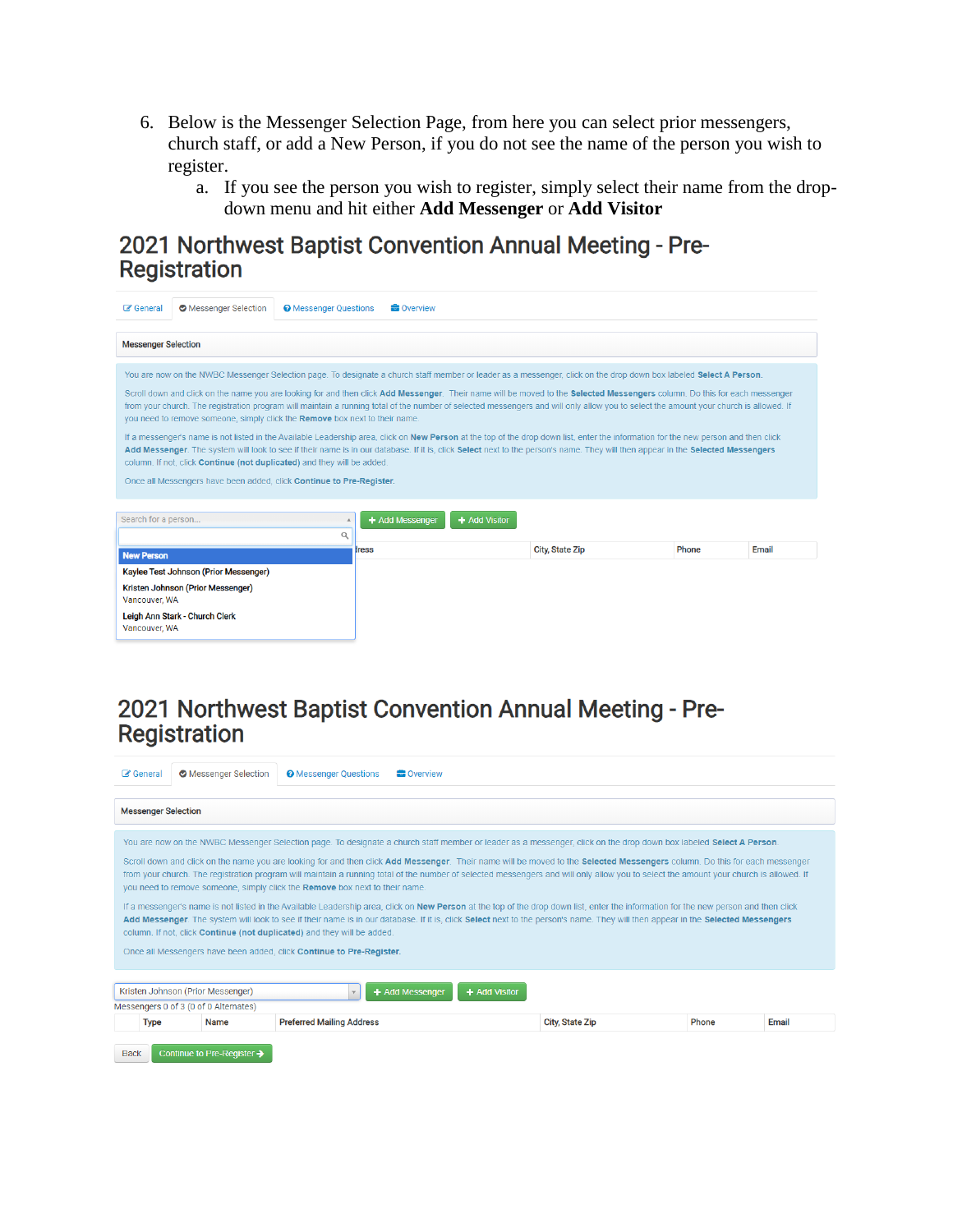## 2021 Northwest Baptist Convention Annual Meeting - Pre-Registration

| <b>&amp;</b> General |                                                                                                                                                                                                                                                                                                                                                                                                                                                    | <b>O</b> Messenger Selection | <b>O</b> Messenger Ouestions                                            | <b>Construction</b> |                                                                                                                                                                    |                |                                                                                                                                                                                                                                                                                                                                                                        |  |  |  |
|----------------------|----------------------------------------------------------------------------------------------------------------------------------------------------------------------------------------------------------------------------------------------------------------------------------------------------------------------------------------------------------------------------------------------------------------------------------------------------|------------------------------|-------------------------------------------------------------------------|---------------------|--------------------------------------------------------------------------------------------------------------------------------------------------------------------|----------------|------------------------------------------------------------------------------------------------------------------------------------------------------------------------------------------------------------------------------------------------------------------------------------------------------------------------------------------------------------------------|--|--|--|
|                      | <b>Messenger Selection</b>                                                                                                                                                                                                                                                                                                                                                                                                                         |                              |                                                                         |                     |                                                                                                                                                                    |                |                                                                                                                                                                                                                                                                                                                                                                        |  |  |  |
|                      |                                                                                                                                                                                                                                                                                                                                                                                                                                                    |                              |                                                                         |                     | You are now on the NWBC Messenger Selection page. To designate a church staff member or leader as a messenger, click on the drop down box labeled Select A Person. |                |                                                                                                                                                                                                                                                                                                                                                                        |  |  |  |
|                      | Scroll down and click on the name you are looking for and then click Add Messenger. Their name will be moved to the Selected Messengers column. Do this for each messenger<br>from your church. The registration program will maintain a running total of the number of selected messengers and will only allow you to select the amount your church is allowed. If<br>you need to remove someone, simply click the Remove box next to their name. |                              |                                                                         |                     |                                                                                                                                                                    |                |                                                                                                                                                                                                                                                                                                                                                                        |  |  |  |
|                      |                                                                                                                                                                                                                                                                                                                                                                                                                                                    |                              | column. If not, click Continue (not duplicated) and they will be added. |                     |                                                                                                                                                                    |                | If a messenger's name is not listed in the Available Leadership area, click on New Person at the top of the drop down list, enter the information for the new person and then click<br>Add Messenger. The system will look to see if their name is in our database. If it is, click Select next to the person's name. They will then appear in the Selected Messengers |  |  |  |
|                      |                                                                                                                                                                                                                                                                                                                                                                                                                                                    |                              | Once all Messengers have been added, click Continue to Pre-Register.    |                     |                                                                                                                                                                    |                |                                                                                                                                                                                                                                                                                                                                                                        |  |  |  |
|                      | Kristen Johnson (Prior Messenger)                                                                                                                                                                                                                                                                                                                                                                                                                  |                              |                                                                         | + Add Messenger     | + Add Visitor                                                                                                                                                      |                |                                                                                                                                                                                                                                                                                                                                                                        |  |  |  |
|                      | Messengers 1 of 3 (0 of 0 Alternates)                                                                                                                                                                                                                                                                                                                                                                                                              |                              |                                                                         |                     |                                                                                                                                                                    |                |                                                                                                                                                                                                                                                                                                                                                                        |  |  |  |
| <b>Type</b>          |                                                                                                                                                                                                                                                                                                                                                                                                                                                    | Name                         | <b>Preferred Mailing Address</b>                                        |                     | <b>City, State Zip</b>                                                                                                                                             | Phone          | Email                                                                                                                                                                                                                                                                                                                                                                  |  |  |  |
| 童                    | Messenger                                                                                                                                                                                                                                                                                                                                                                                                                                          | Johnson, Kristen             | 10002 NF 115th Ave                                                      |                     | Vancouver, WA 98662                                                                                                                                                | (360) 882-2102 | kristen@nwbaptist.org                                                                                                                                                                                                                                                                                                                                                  |  |  |  |
| <b>Back</b>          | Continue to Pre-Register →                                                                                                                                                                                                                                                                                                                                                                                                                         |                              |                                                                         |                     |                                                                                                                                                                    |                |                                                                                                                                                                                                                                                                                                                                                                        |  |  |  |

b. If you **DO NOT** see the person you wish to register, select New Person and click Add Messenger or Add Visitor, and the menu in the second screenshot should appear.

## 2021 Northwest Baptist Convention Annual Meeting - Pre-**Registration**

| <b>&amp;</b> General |                                                | <b>O</b> Messenger Selection           | <b>O</b> Messenger Questions<br><b>■ Overview</b>                                                                                                                                                                                                                                                                                                                                                                                                                                                                                                                                                                                                                                                                                                                                                                                                                                                                                                                                                                                                                                                                                                                   |                        |       |       |  |  |  |  |
|----------------------|------------------------------------------------|----------------------------------------|---------------------------------------------------------------------------------------------------------------------------------------------------------------------------------------------------------------------------------------------------------------------------------------------------------------------------------------------------------------------------------------------------------------------------------------------------------------------------------------------------------------------------------------------------------------------------------------------------------------------------------------------------------------------------------------------------------------------------------------------------------------------------------------------------------------------------------------------------------------------------------------------------------------------------------------------------------------------------------------------------------------------------------------------------------------------------------------------------------------------------------------------------------------------|------------------------|-------|-------|--|--|--|--|
|                      |                                                |                                        |                                                                                                                                                                                                                                                                                                                                                                                                                                                                                                                                                                                                                                                                                                                                                                                                                                                                                                                                                                                                                                                                                                                                                                     |                        |       |       |  |  |  |  |
|                      | <b>Messenger Selection</b>                     |                                        |                                                                                                                                                                                                                                                                                                                                                                                                                                                                                                                                                                                                                                                                                                                                                                                                                                                                                                                                                                                                                                                                                                                                                                     |                        |       |       |  |  |  |  |
|                      |                                                |                                        | You are now on the NWBC Messenger Selection page. To designate a church staff member or leader as a messenger, click on the drop down box labeled Select A Person.<br>Scroll down and click on the name you are looking for and then click Add Messenger. Their name will be moved to the Selected Messengers column. Do this for each messenger<br>from your church. The registration program will maintain a running total of the number of selected messengers and will only allow you to select the amount your church is allowed. If<br>you need to remove someone, simply click the <b>Remove</b> box next to their name.<br>If a messenger's name is not listed in the Available Leadership area, click on New Person at the top of the drop down list, enter the information for the new person and then click<br>Add Messenger. The system will look to see if their name is in our database. If it is, click Select next to the person's name. They will then appear in the Selected Messengers<br>column. If not, click <b>Continue (not duplicated)</b> and they will be added.<br>Once all Messengers have been added, click Continue to Pre-Register. |                        |       |       |  |  |  |  |
|                      | New Person<br>+ Add Visitor<br>+ Add Messenger |                                        |                                                                                                                                                                                                                                                                                                                                                                                                                                                                                                                                                                                                                                                                                                                                                                                                                                                                                                                                                                                                                                                                                                                                                                     |                        |       |       |  |  |  |  |
|                      | Messengers 0 of 3 (0 of 0 Alternates)          |                                        |                                                                                                                                                                                                                                                                                                                                                                                                                                                                                                                                                                                                                                                                                                                                                                                                                                                                                                                                                                                                                                                                                                                                                                     |                        |       |       |  |  |  |  |
|                      | <b>Type</b>                                    | <b>Name</b>                            | <b>Preferred Mailing Address</b>                                                                                                                                                                                                                                                                                                                                                                                                                                                                                                                                                                                                                                                                                                                                                                                                                                                                                                                                                                                                                                                                                                                                    | <b>City, State Zip</b> | Phone | Email |  |  |  |  |
| <b>Back</b>          |                                                | Continue to Pre-Register $\rightarrow$ |                                                                                                                                                                                                                                                                                                                                                                                                                                                                                                                                                                                                                                                                                                                                                                                                                                                                                                                                                                                                                                                                                                                                                                     |                        |       |       |  |  |  |  |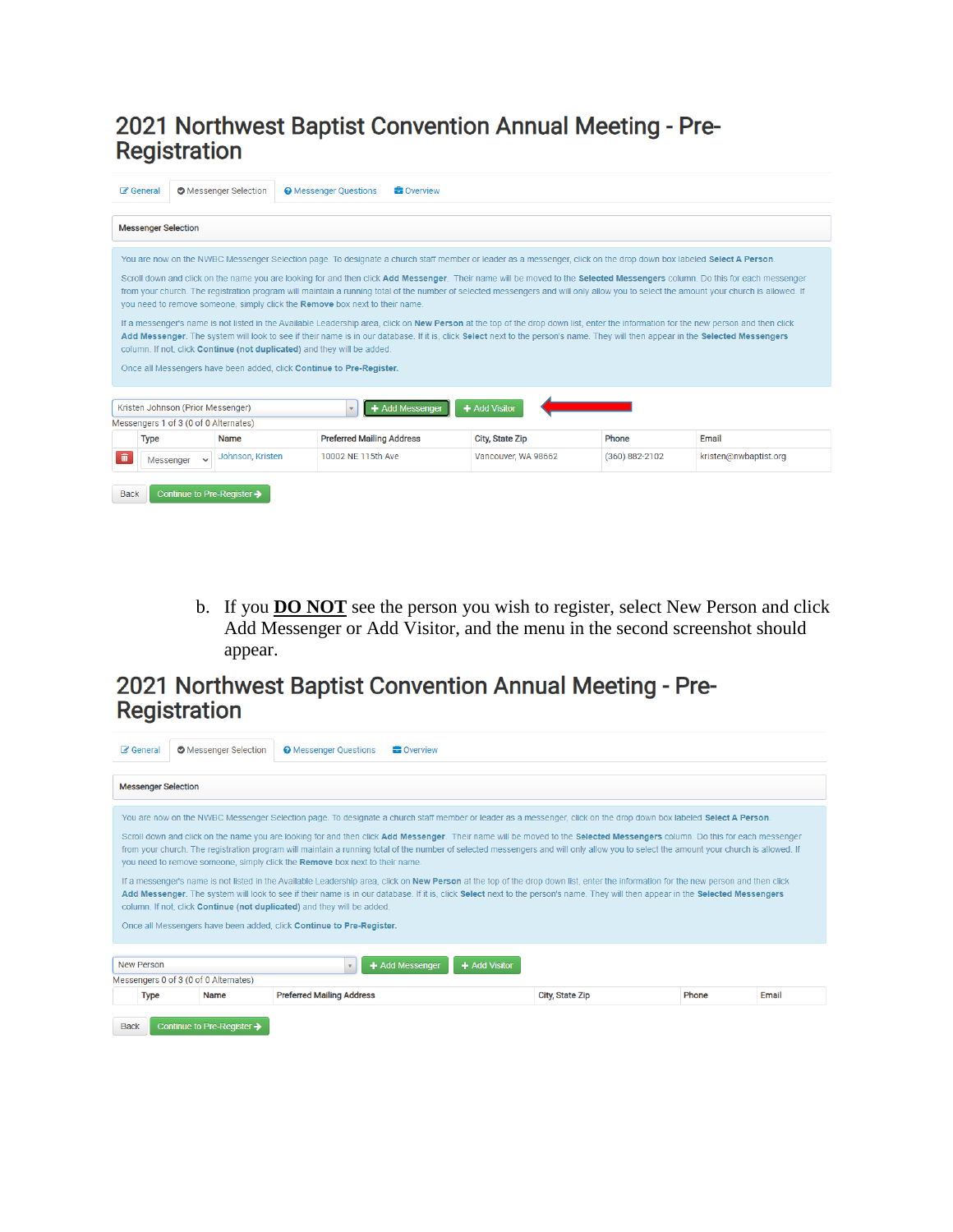| <b>New Person</b>          |                                                                                                            | + Add Messenger              | + Add Visitor                                           |
|----------------------------|------------------------------------------------------------------------------------------------------------|------------------------------|---------------------------------------------------------|
| <b>Preferred Title</b>     | -- Select Title --                                                                                         | $\check{~}$                  |                                                         |
| <b>First Name</b>          |                                                                                                            |                              |                                                         |
| <b>Middle Name</b>         |                                                                                                            |                              |                                                         |
| <b>Last Name</b>           |                                                                                                            |                              |                                                         |
| <b>Suffix</b>              |                                                                                                            | v                            |                                                         |
| <b>Preferred Name</b>      |                                                                                                            |                              |                                                         |
| Spouse                     |                                                                                                            |                              |                                                         |
| Gender                     |                                                                                                            | $\checkmark$                 |                                                         |
| Ordained                   | $\Box$<br>$\boxed{\boxplus}$                                                                               |                              |                                                         |
| Licensed                   | $\Box$<br>匾                                                                                                |                              |                                                         |
| <b>Retired</b>             | $\Box$<br>œ                                                                                                |                              |                                                         |
| <b>Birth Date</b>          | E                                                                                                          |                              |                                                         |
| Day Phone                  |                                                                                                            |                              |                                                         |
| <b>Evening Phone</b>       |                                                                                                            |                              |                                                         |
| <b>Cell Phone</b>          |                                                                                                            |                              |                                                         |
| <b>Fax Number</b>          |                                                                                                            |                              |                                                         |
| Email                      |                                                                                                            |                              |                                                         |
| <b>Attention To</b>        |                                                                                                            |                              |                                                         |
| <b>Address</b>             |                                                                                                            |                              |                                                         |
| Address (Line 2)           |                                                                                                            |                              |                                                         |
| <b>City</b>                |                                                                                                            |                              |                                                         |
| <b>State</b>               |                                                                                                            | $\checkmark$                 |                                                         |
|                            | State is required                                                                                          |                              |                                                         |
| Zip                        |                                                                                                            |                              |                                                         |
| Save<br>7.<br>8.           | Cancel<br><b>Click Save</b><br><b>Click Continue to Pre-Register</b><br>10. Click Continue to Pre-Register |                              | 9. Complete the Messenger Questions for each messenger. |
| General                    | <b>O</b> Messenger Selection                                                                               | <b>@</b> Messenger Questions | <b>B</b> Overview                                       |
| <b>Messenger Questions</b> |                                                                                                            |                              |                                                         |
| <b>Kristen Johnson</b>     |                                                                                                            |                              |                                                         |
| Will you be attending in-  | $\bigcirc$ In-Person                                                                                       |                              |                                                         |
| person or virtually?       | $\bigcirc$ Virtually                                                                                       |                              |                                                         |
| <b>Back</b>                | Continue to Pre-Register →                                                                                 |                              |                                                         |
|                            |                                                                                                            |                              |                                                         |

**Please complete at least the first/last name and email address of each messenger.**